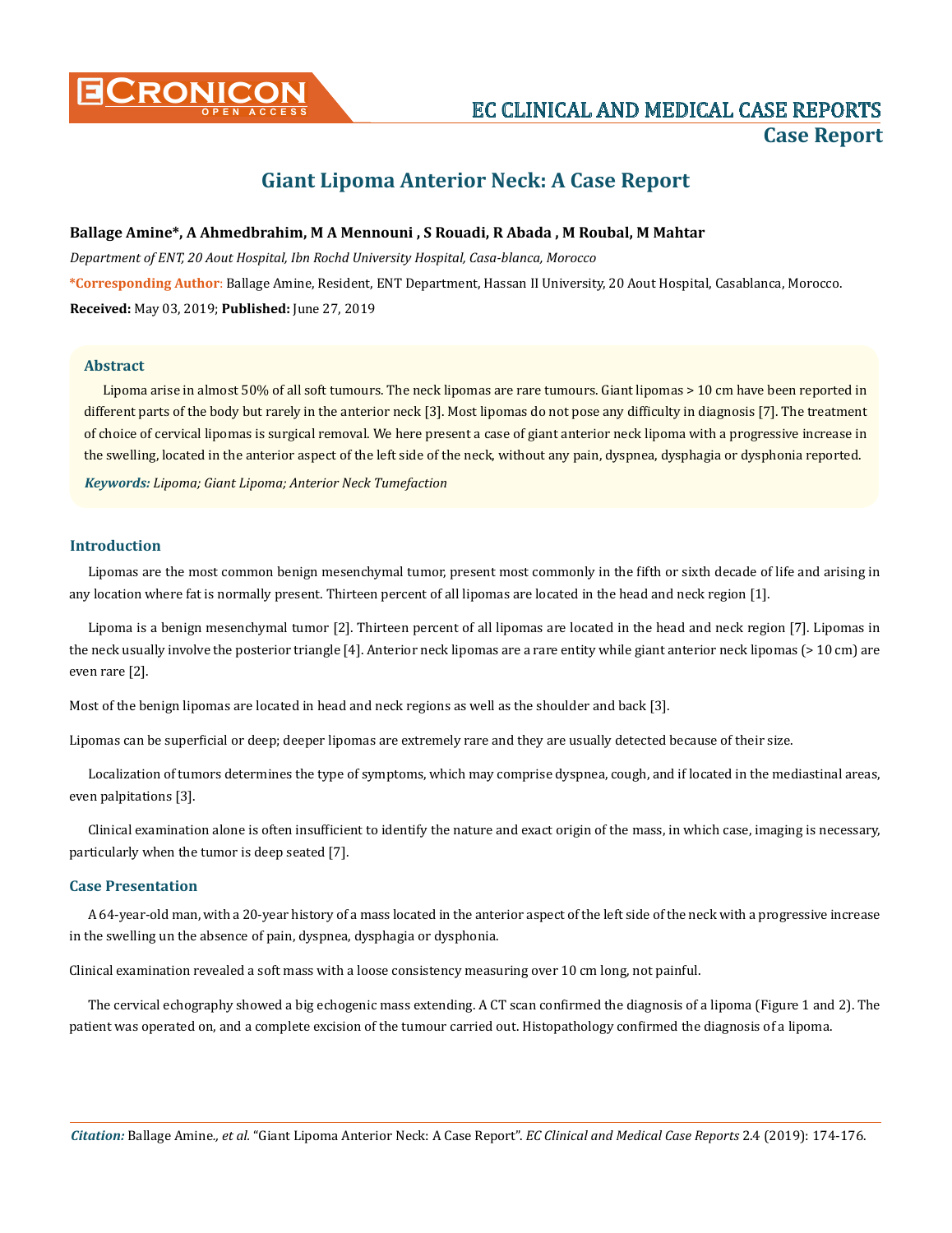

*Figure 1: Per-operatory view.*



*Figure 2: Post-operatory view of lipoma.*

### **Discussion**

Lipomas are rare in the first two decades of life [5]. Solitary ordinary lipomas have seldom been objects of interest in the literature [4]. These benign lesions are rare in the first two decades of life, usually developing in the fifth and sixth decades when fat begins to accumulate in inactive, under-exercised individuals [4].

Below the clavicles, lipomas are more common in obese female patients over 40 years of age; however, in the head and neck region, men in their seventh decade are most often affected [2]. In a series of 25 cases of head and neck lipomas reported by Ahuja., *et al.* [7], 68 per cent were men, correspondingly in the series of Som., *et al.* [5] (52 per cent) of the cases reported were men [5].

The exact cause for lipoma is unclear though there is an association with genetic mutation in chromosome 12 in cases of solitary lipomas [2]. Malignant transformation in liposarcoma of the lipoma is fairly rare [5].

Diagnosis of head and neck lipoma starts with good clinical examination [7]. Lipomas are nonpainful, usually round, mobile masses with a characteristic soft, doughy feel on palpation, with the skin over them often feeling cool because of the insulating quality of fat [6]. Although most superficial subcutaneous lipomas can be suspected with a high degree of accuracy by clinical examination alone, very large, deep-seated or infiltrating lipomas, as well as lipomas arising from unusual regions within the head and neck, require imaging for further assessment and diagnosis [3].